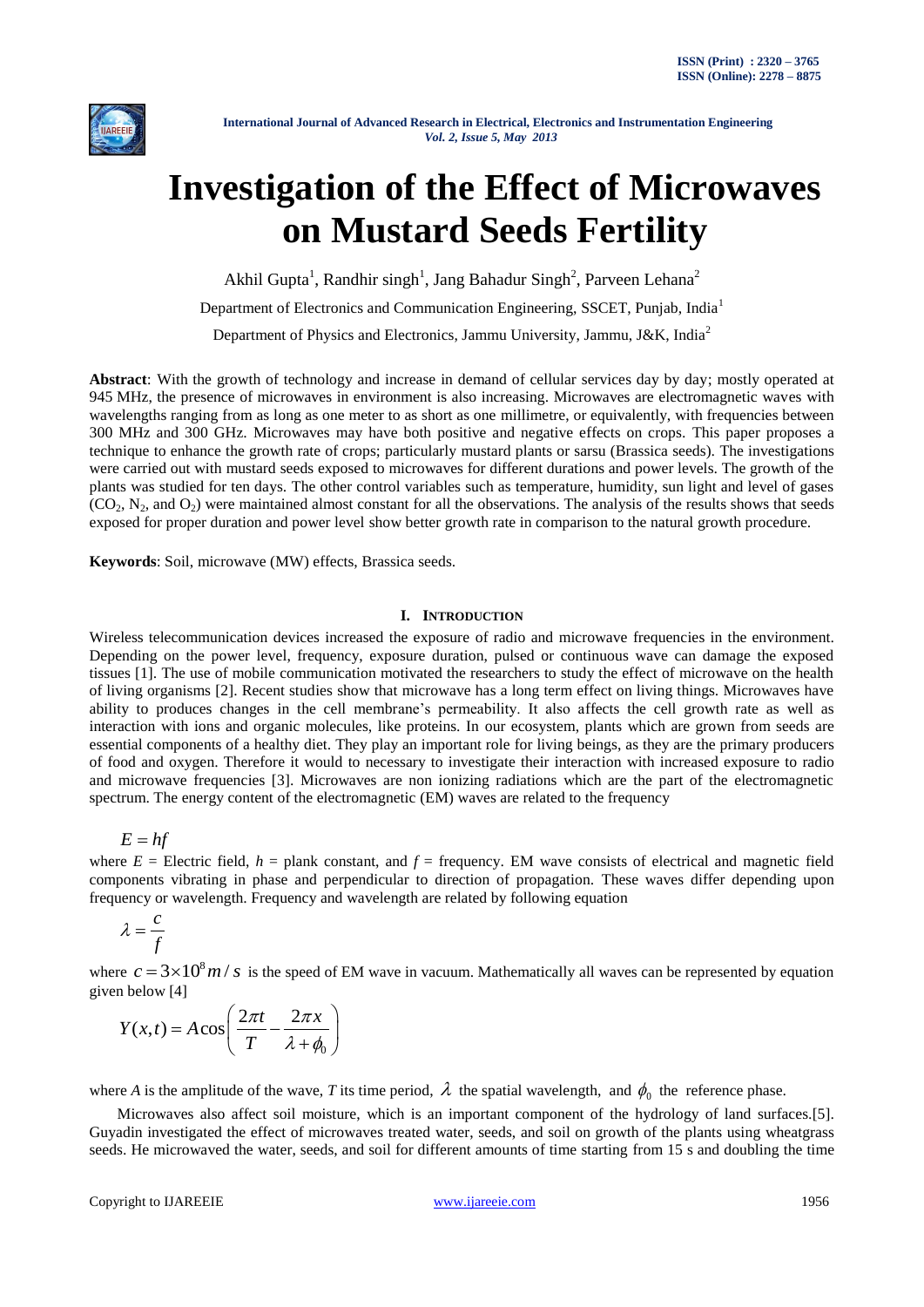

until four minutes. It was reported that microwaved water helped in the growth of the plants. Microwaved seeds resulted in lesser growth. No concrete conclusion could be drawn with microwaved soil [6].

Aladjadjiyan investigated the influence of microwave irradiation on the development of lentil seeds (Lens Culinaris). A magnetron OM75P emitting radiation with frequency 2.45 GHz was used as a source of microwaves for the experiment. The exposure time varied as 0 s, 30 s, 60 s, 90 s, and 120 s. The germination energy and germination of seeds in %, as well as the length of stems and roots in mm at  $7<sup>th</sup>$  and  $14<sup>th</sup>$  day after sowing, and the total weight at  $14<sup>th</sup>$ day were measured to estimate the influence of microwaves. Positive growth rate was reported for exposure time of 30 s and microwave power of 450 w [7].

In [8], investigations were carried out to study the effects of microwaved water and its influences on dissolution of free drugs and drugs in calcium-cross linked alginate beads using sulphanilamide and sulphamerazine as hydrophilic and hydrophobic model drugs, respectively. The water was treated using microwaves at 300 w. The drug dissolution, pH, and molecule mobility profiles of untreated and microwaves treated water were investigated. Microwaves treated water had higher pH and molecular mobility. The latter was characterized by higher conductivity, lower molecular interaction, and crystalline profiles. The untreated water of the same pH as microwaves treated water did not enhance the drug dissolution. The drug dissolution from beads was increased by higher water uptake leading to matrix erosion and pore formation using microwaves treated water and was not promoted by the formation of non-cross linked hydrated agonic acid matrix in untreated water of lower pH. Microwaves treatment of water increased water molecular mobility and could promoted drug dissolution [8].

Brassica and its germination rate has been observed under various natural environmental factors [9]. Although, it is very useful food and medicinal plant [10], the effect of microwaves on its seeds has not been reported yet. Brassica appears in some form or the other in African, Indian, Chinese, Japanese, and Soul food cuisine [11]. In order to acquire high quality raw material from plants and increase crops, there is a scope for improvement in its quality. The objective of this paper is to investigate the changes in growth rate and germination of Brassica seeds after exposed to different amount of microwaves power level and duration. Section 2 provides a brief introduction of seeds and their properties. Section 3 explains the methodology of the investigations followed by results and discussion in Section 4 and conclusion is in Section 5.

# **II. Seeds**

Seeds contain everything necessary for the growth and development of a new plant. The three primary parts of a seed are the embryo, endosperm, and seed coat. The embryo is the young multi cellular organism before it emerges from the seed. The endosperm is a source of stored food, consisting primarily of starches. The seed coat consists of one or more protective layers that encase the seed. The mature embryo consists of an embryonic root known as the radicle, an embryonic shoot, or plumule, and one or two cotyledons. The cotyledon is described as a seed leaf that stores food in the form of starch and protein for use by the embryo. An embryo of a monocotyledon (monocot) plant has one cotyledon, while that of a dicotyledon (dicot) plant has two cotyledons. Brassica are part of oil seed family and are regarded both as a spice and as oilseeds. The Brasscicaceae family consists of approximately 375 genera and 3200 species of plants, of which about 52 genera and 160 species are present in Australia. It is one of the most ancient spices and is cultivated throughout India, especially in Bihar, Bengal, and Uttar Pradesh. It has mainly three varieties namely black, brown, and white. The black Brassica plant normally grows to a height of 10 feet, the brown Brassica is largely cultivated and produces tiny yellow colored flowers, while the white Brassica is the most mild among all the varieties of Brassica. Brassica seeds are shown in Fig. 1 and its leaves in Fig. 2.

Brassica seed has a fresh aroma and slightly biting flavour but they give fragrance when the seeds are dried. The leaves, the seeds, and the stem of it are edible. Brown Brassica is used for medicinal purpose as well as for food, since centuries. It is known with different names in different regions like; mustard in English; Lal Sarsu in Hindi; Rai in Gujarat, Punjabi, and Hindi again; Avalu in Telgu; and Mohari in Marathi. The growth of the seeds depends upon many factors. The arrangement and size of soil particles plays a very important roll. Soils are classified into 12 types and they are arranged in a triangular form and the triangle is known as Soil Texture Classification Triangle [13]. They specify the amount of pores and their distribution. The emission of thermal microwave radiation from soil depends on the soil moisture content [14].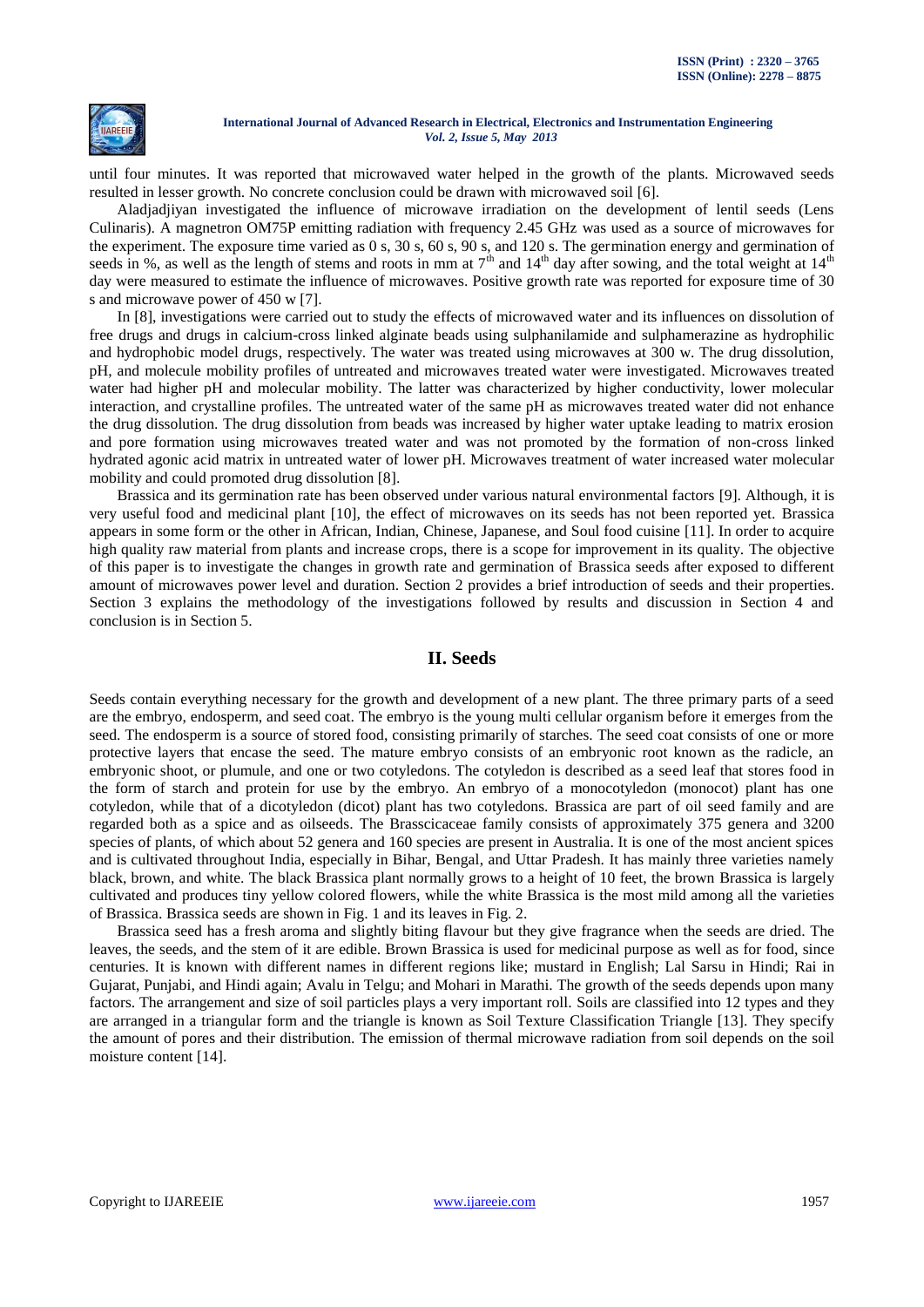



Fig. 1. Brassica seeds [12].



Fig. 2. Brassica leaves [15].

# **III. METHODOLOGY**

A household type microwave of 650 w; with energy at high power supplied by magnetron operating at 2450 MHz in the Continuous mode, was used to carry out this study. The energy output into the microwave oven capacity was determined by measuring the rise in temperature of 100 ml of distilled water, with initial temperature  $24^{\circ}$ C in a Borosil glass beaker, placed at the centre of the cavity and heated continuously at full power for 90 seconds. The following relation may be used for estimating the power

$$
P = C_p K \Delta T (m / t)
$$

where *P* is the apparent power absorbed by the water sample (J s<sup>-1</sup>),  $C_p$  is the heat capacity of water (J ml<sup>-1 o</sup>K<sup>-1</sup>),  $K =$ 4.184 is a factor to convert thermal chemical cal ml<sup>-1</sup> <sup>o</sup>K<sup>-1</sup> to watts  $(\dot{J} s^{-1})$ ,  $\Delta T$  (<sup>o</sup>C) is the difference between initial temperature and final temperature of water,  $m$  is the mass of water  $(g)$  and  $t$  is the duration of microwave energy application.

The Brassica seeds were exposed for different durations of 30 s, 60 s, 90 s, 120 s, 150 s and microwaves power levels of 30 w, 50 w, 70 w, 90 w. The exposed seeds were sown in different pots and kept under control conditions for ten days. Each sample was observed with respect to change in length. Experimental setup is shown in Fig. 3 and the procedure for measuring the length of the plant in Fig. 4.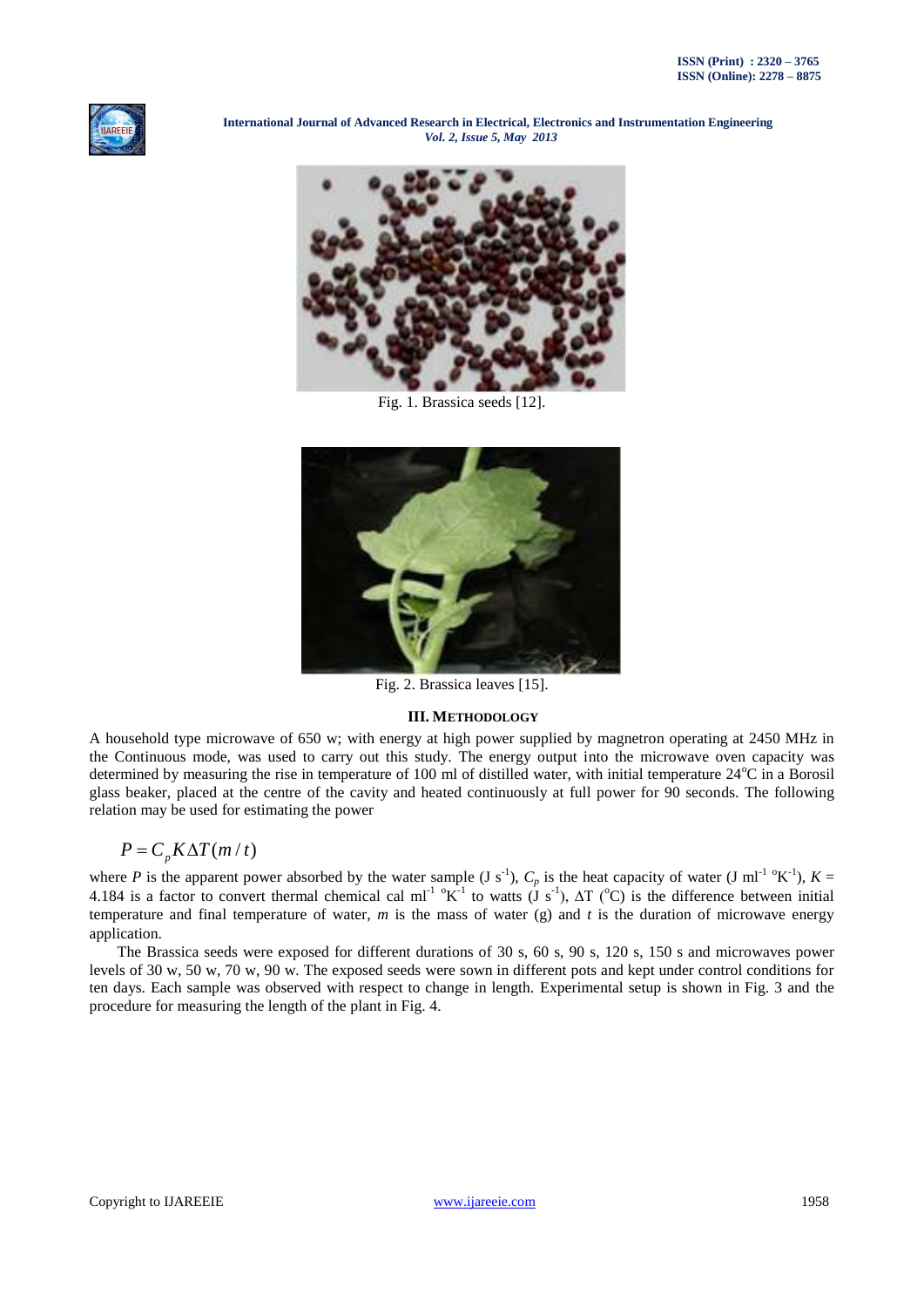







Fig. 4. Measuring the plant length.

#### **IV. RESULTS AND DISCUSSION**

The results of measurements of the length of the plants are shown in Table I and Table II. The same results are also plotted in Fig. 5 and Fig. 6. These values were taken as mean values of the length of ten plants grown in each pot. As the exposure duration increases at power levels 30 w to 70 w, increase in length of plant is observed up to 60 s. For exposure durations more than 70 s, the microwaves affect the seeds very badly. If the power of the microwaves is increased above 70 w, the seeds do not grow properly. The image of the plants in initial state is shown in Fig. 7 and the image for the final state is shown in Fig. 8.

| Time | Power            | Power            | Power            | Power  |
|------|------------------|------------------|------------------|--------|
| (s)  | $(30 \text{ w})$ | $(50 \text{ w})$ | $(70 \text{ w})$ | (90 w) |
| 30   | 7.0              | 4.8              | 3.1              | 2.9    |
| 60   | 7.5              | 5.0              | 3.7              | 0.5    |
| 90   | 6.7              | 5.0              | 3.1              | 0.8    |
| 120  | 5.0              | 4.3              | 0.0              | 0.7    |
| 150  | 5.0              | 6.2              | 0.0              |        |

Table I. Length of the microwaved seeds after five days of germination with different exposure durations and power levels.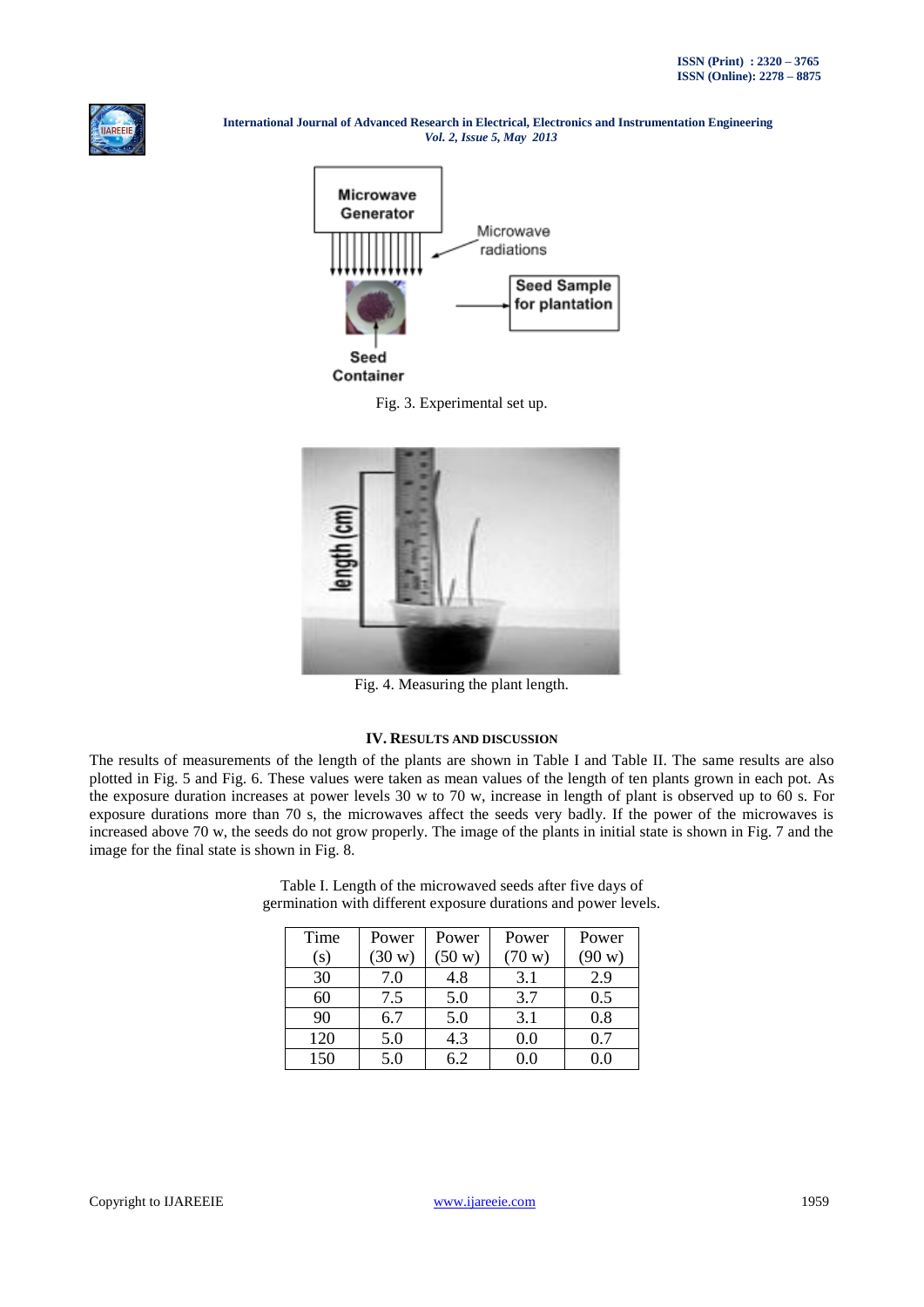

| Time | Power            | Power            | Power  | Power  |
|------|------------------|------------------|--------|--------|
| (s)  | $(30 \text{ w})$ | $(50 \text{ w})$ | (70 w) | (90 w) |
| 30   | 9.0              | 6.8              | 5.0    | 5.0    |
| 60   | 11.5             | 7.0              | 5.5    | 2.0    |
| 90   | 9.5              | 7.0              | 5.0    | 2.5    |
| 120  | 7.0              | 6.8              | 0.0    | 2.7    |
| 150  | 7.0              | 8.0              |        |        |

Table II. Length of the microwaved seeds after ten days of germination with different exposure durations and power levels.



Fig. 5. Variation of length of plant with exposure duration and power level after 5 days.



Fig. 6. Variation of length of plant with exposure duration and power level after 10 days.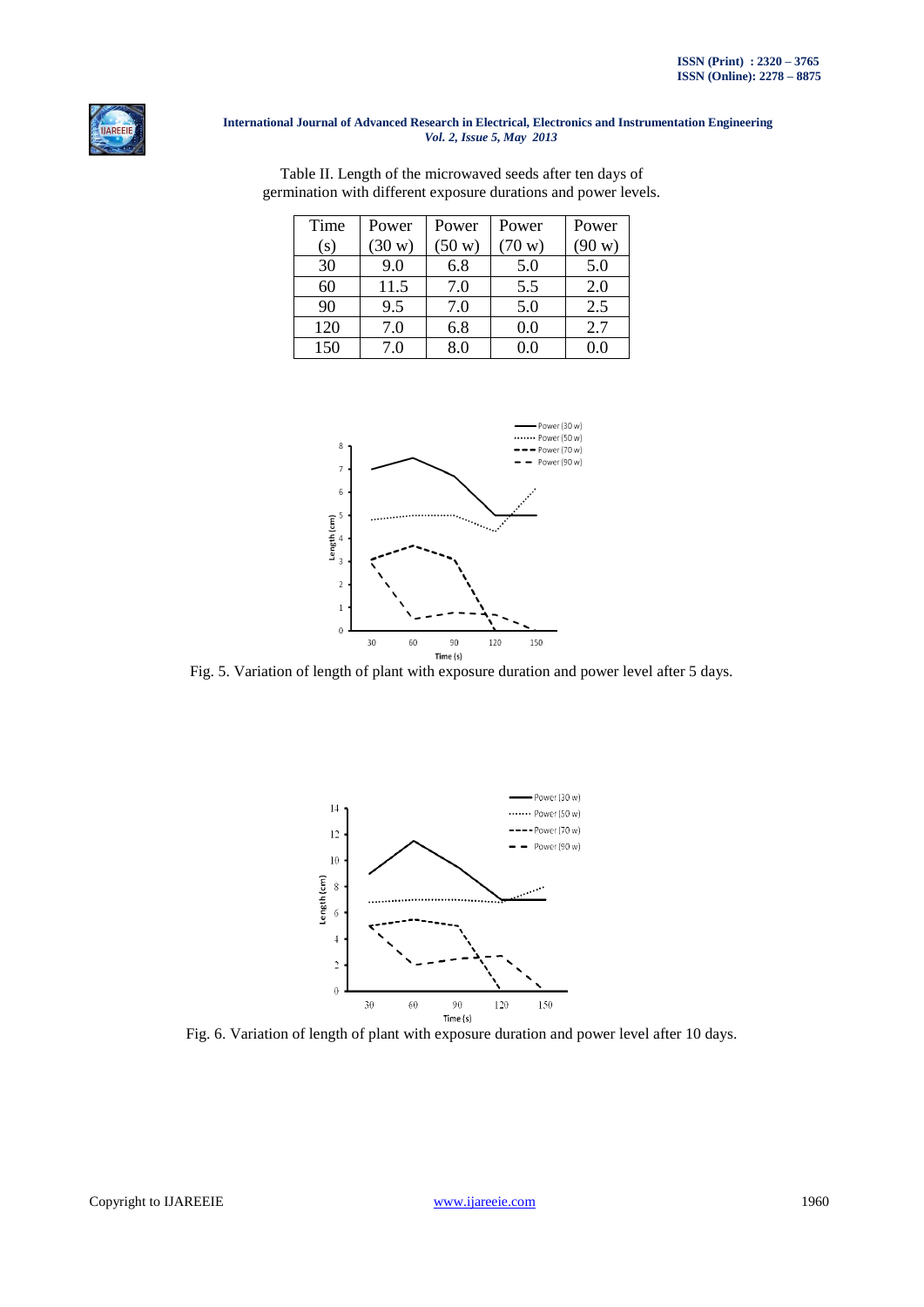



Fig. 7. Image of the initial state of the plants.



Fig. 8. Image of the final state of the plants.

# **V. CONCLUSION**

Investigations were carried out to study the effect of microwaves on the growth rate of Brassica seeds. The seeds were exposed to microwaves at different power levels and exposure durations. The analysis of the results showed that power level below 90 w with exposure time around 60 s helps in growth of the plants. Above 90 w or more than 60 s exposure duration hampers the growth. The results may be useful for enhancing the crop production of these plants.

#### **REFERENCES**

- [1] Ragha, L., Mishra, S., Ramachandran, V., and Bhatia, M. S., "Effects of low-power microwave fields on seed germination and growth rate," Journal of Electromagnetic Analysis and Applications, Vol. 3, pp. 165-171, 2011.
- [2] Lin, J. C., "Evaluating scientific literature on biological effects of microwave radiation*,"* IEEE Microwave Maga- zine, Vol. 5, No. 1, pp. 34- 37, 2004.
- [3] Ungureanu, E., Maniu C. L., Smaranda, and Cretescu,V. I., "Consideration on the peroxidase activity during hippophae rhamnoides seeds germination ex-posed to radiofrequency electromagnetic fieldiInflu-ence," Analele stiintifice ale Universitattii, Alexandru Ioan Cuza, Sectiunea Genetica si Biologie Moleculara, pp. 29-34, 2009.
- [4] F. T. Ulaby, "Fundamentals of Applied Electromagnet-ics," 2004 Medaia Edition, p. 14.
- [5] Macelloni,G., Paloscia S., Pampaloni, P., and Ruisi, R., "Microwave Emission Features of Crops with Vertical Stems," IEEE transactions on geoscience and remote sensing, Vol. 36, no. 1, 1998.
- [6] Guyadin, L., and Ohab, J. J., "Do microwaves affect plants growth?," Cardozo High School, 2009. Online: http://www. johnohab. com/ publications/EnvironMentors%20Program%20Final%20Paper%20-%20Lalaram.pdf.
- [7] A. Anna, "Effect of microwave irradiation on seeds of lentils (Lens Culinaris, Med.)", Romanian J. Biophys, Vol. 20, no. 3, pp. 213–221, 2010.
- [8] Wong, T., Iskhandar, A., Kamal, M., Jumi, S., Kamarudin, N., Mohamad Zin, N., and Salleh, N. M., "Effects of microwave on water and its influence on drugs dissolution," Progress in Electromagnetics Research*,* Vol. 11, pp. 121-136, 2009.
- [9] J. K. Grover, S. Yadav, and V. Vats. Hypoglycemic and antihyperglycemic "Effect of Brassicajuncea diet and their effect on hepatic glycogen content and the key enzymes of carbohydrate metabolism*,"* Mol Cell Biochem., Vol. 241, pp. 95-101, 2002.
- [10] Yadav, S. P., Vats, V., Ammini, A.C., and Grove, J. K., "Brassica juncea (Rai) significantly prevented the development of insulin resistance in rats fed fructose-enriched diet*,"* J. Ethnopharmaco, Vol. 93, pp. 113-116, 2004.
- [11] Alam, M. S., Kaur, G., Jabbar, Z., Javed, K., and Athar, M., "Eruca sativa seeds possess antioxidant activity and exert a protective effect on mercuric chloride induced renal toxicity. Food Chem Toxicol, Vol. 45, pp.910-920, 2007.
- [12] http://www.answers.com/topic/mustard.

Copyright to IJAREEIE [www.ijareeie.com](http://www.ijareeie.com/) 1961